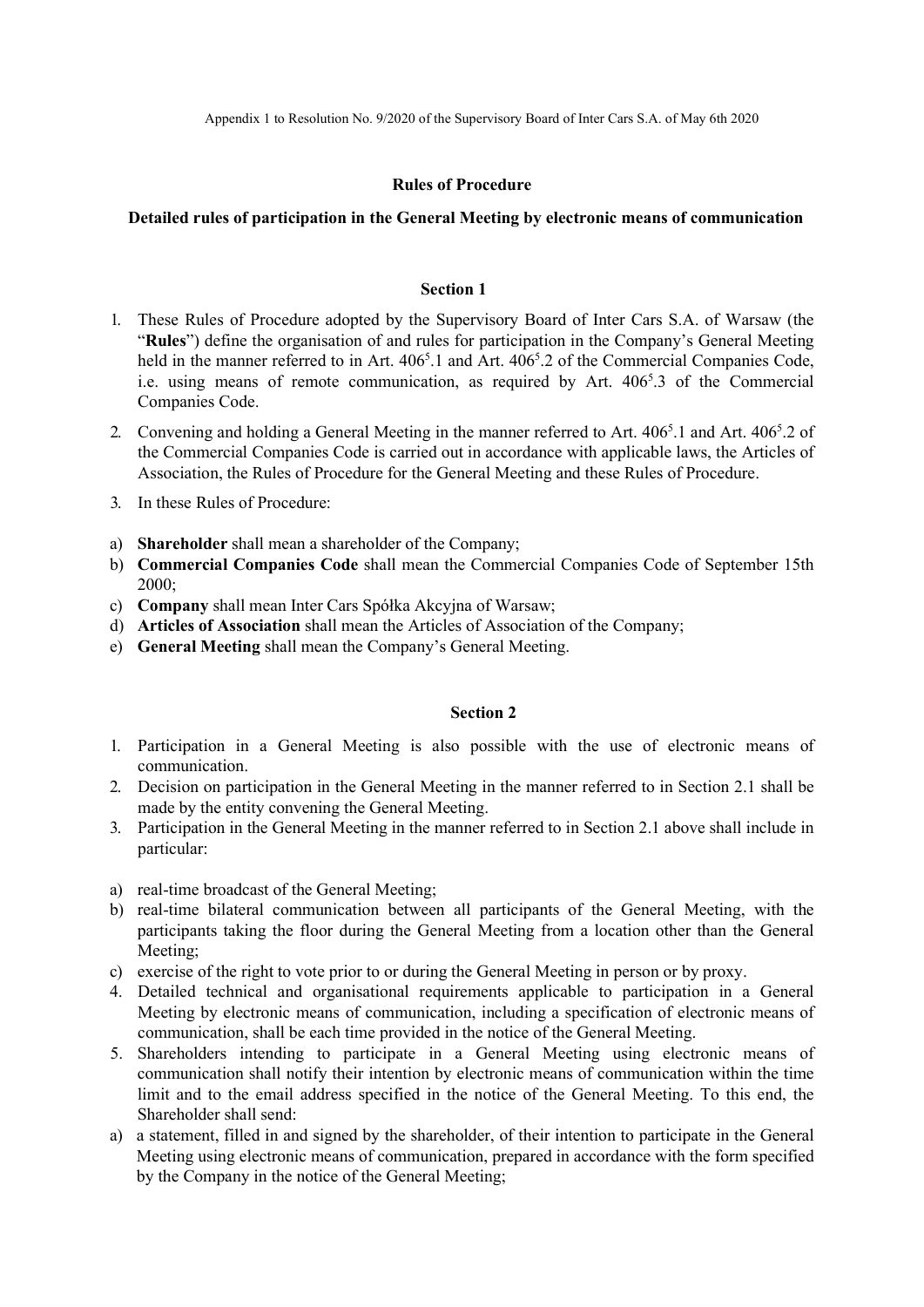- b) a scanned copy of an identity document enabling the shareholder to be identified, specifying the series and number of the identity card/passport, and the shareholder's personal identification number (PESEL). Where the shareholder is a legal person or an unincorporated organisational unit, a scanned copy of its entry in the relevant register or a scanned copy of another document confirming the authorisation of persons acting on its behalf should be sent.
- 6. If the shareholder intends to participate in the General Meeting by proxy using electronic means of communication, then, in addition to the documents referred to in Section 2.5 above, the shareholder shall notify the Company, by sending a notification to the email address specified in Section 2.5 above, of the granting of power of proxy in electronic form, and shall send:
- a) the document of the power of proxy;
- b) a scanned copy of an identity document enabling identification of the shareholder as the principal and of the appointed proxy where the proxy is a natural person (which shall also apply to the natural person acting on behalf of a proxy where the proxy is a legal person or organisational unit referred to in Art. 33<sup>1</sup> of the Polish Civil Code), specifying the series and number of the identity card/passport and the personal identification number (PESEL). Where the proxy is a legal person or organisational unit referred to in Art. 33<sup>1</sup> of the Polish Civil Code, the shareholder, as the principal, shall also send a scanned copy of the proxy's entry in the relevant register;
- c) an email address and telephone number to be used by the Company to contact the shareholder or its proxy.
- 7. Documents sent electronically should be in Polish (documents in a language other than Polish should be translated into Polish by a sworn translator).
- 8. The above provisions of Sections 2.6 and 2.7 concerning identification of the principal shall apply accordingly to notices of revoking the powers of proxy.
- 9. The Company's Management Board may indicate additional electronic means of communication with the Company, including for the purposes of notifying the Company of the grant of powers of proxy in electronic form, by including the relevant information in the notice of a General Meeting.
- 10. A shareholder may also perform all activities related to notifying the Company of their intention to participate in the General Meeting by electronic means of communication, as well as collect the login and password personally at the Company's office, upon prior notification to the Company using the email address specified in the notice of the General Meeting. The rules set out above shall apply accordingly.
- 11. Based on the list of shareholders entitled to participate in the General Meeting, received from the Central Securities Depository of Poland, the Company shall verify the entitlement of a given shareholder who has notified the Company of their intention to participate in the General Meeting. In order to perform proper verification, the Company may contact the shareholder or the shareholder's proxy using the contact details specified in the statement.
- 12. After a positive verification of the shareholder's rights and granted powers of proxy, if any, the Company shall send to the shareholder or the shareholder's proxy, prior to the date of the General Meeting, a detailed instruction on how to register on the IT platform enabling participation in the General Meeting using electronic means of communication, together with login data (the "Instruction"), which shall be a confirmation of the right to participate in the General Meeting using electronic means of communication; the Instruction shall be sent from the address Biuro.Zarzadu@intercars.eu to the email address specified in the shareholder's statement.
- 13. In the event of any technical problems attributable to the Company and preventing Shareholders from participating in the General Meeting using electronic means of communication, the Chairperson of the General Meeting may adjourn the General Meeting until electronic communication is restored, provided that this does not cause any material disruption in the General Meeting.
- 14. Any risk associated with the use of electronic means of communication to participate in, speak or exercise voting rights at the General Meeting, shall lie exclusively with the shareholder and the Company shall have no liability in this respect.